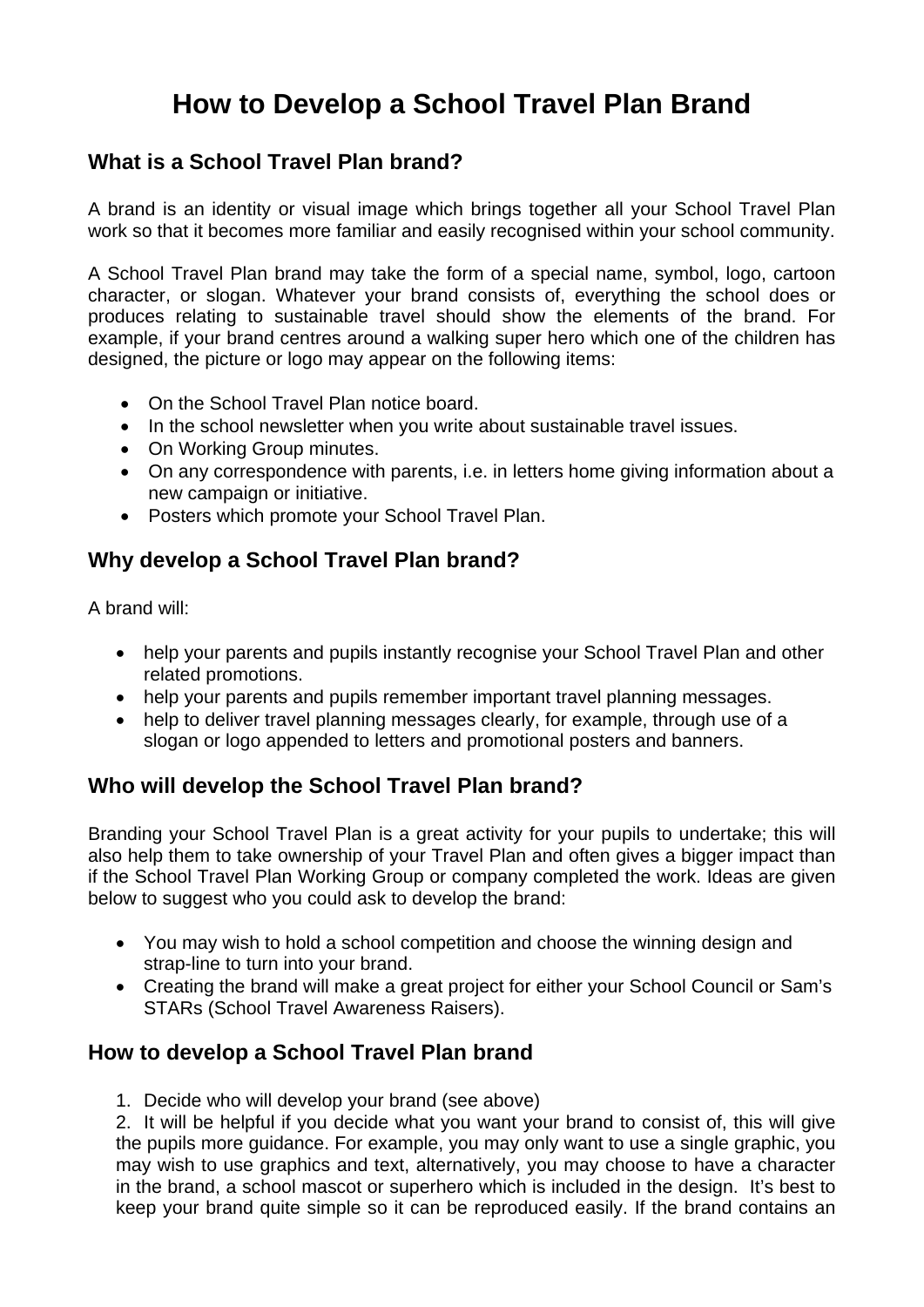image, logo, and slogan for example, it may take up too much space on your newsletter so you may decide that you simply want a logo. The pupils should then be told this information to guide their designs.

3. Decide what guidelines you wish to give to the pupils developing the brand. Some suggestions are given below, but you are free to amend these to suit your own needs depending on what type of brand and theme you want.

Our School Travel Plan brand:

- Should contain no more than 4 colours (this may make reproducing the image or logo easier and the image will also photocopy easily without losing too much quality).
- Should use no more than 10 words in the design (you may specify that the brand is not to use any words, however, if too many words are used the slogan or strap-line may be easily forgotten).
- Must picture all forms of sustainable transport, i.e walking, cycling, public transport and car sharing
- The finished size of the design should fill an A4 sheet of paper (this is because when you scan your image, so it can be used electronically, the quality will not be compromised as the image is large to begin with)

4. Sometimes a brand uses one large image which can be split up into smaller sections for individual use. An example of this is provided below. The main picture is the overall logo, but the image can be separated to use one part of the image as a stand-alone graphic. You will also note that this logo is black and white to make printing and photocopying easier.



**Full logo** 



**A partial logo, which could be used in a walking campaign.**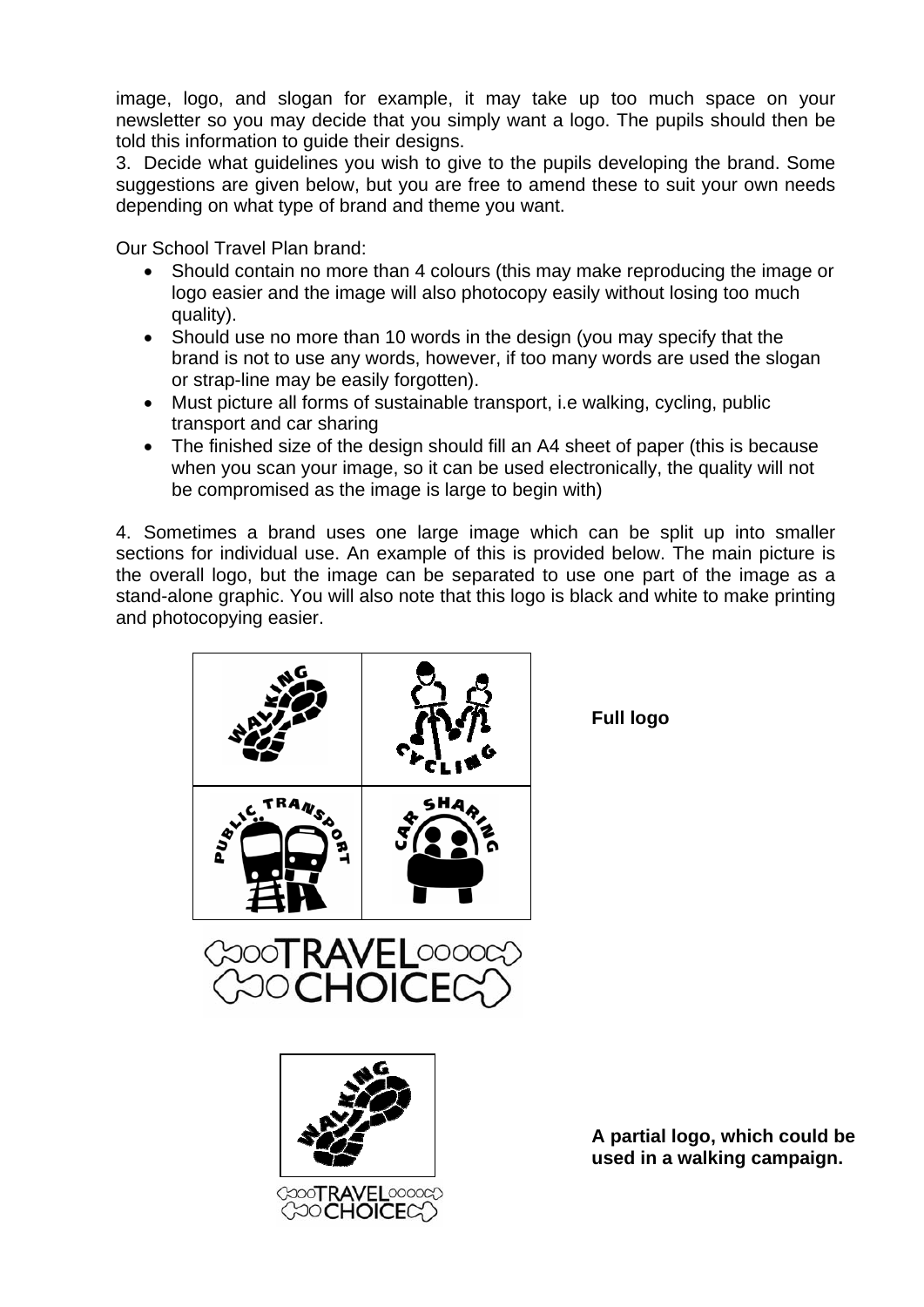The organisation Change 4 Life also uses a similar brand technique, the font and the logos are the same, but the text is changed to reflect a particular aspect of the campaign. If you decide to develop a brand like this, ensure that there is enough of the brand which is the same to make it familiar and recognisable.







If you hold a competition to develop your brand, or the School Council or Sam's STARs produce it for you, you may consider having a formal unveiling of the work; possibly in an assembly or to coincide with a sustainable travel promotion. You may ask the person or group who designed it to explain the elements of the design and to talk about their inspiration for the work.

Once the brand has been launched ensure that you use it in all promotional messages and campaigns. This will ensure staff, pupils and parents become familiar with it. Whenever you see the red with golden arches in the shape of a letter 'm' – you immediately know it's McDonalds, regardless of whether or not you see the full name of the company. This is because the 'golden arches' is associated with the companies brand – it is used everywhere so it becomes familiar; the same should be true for you School Travel Plan brand if it is constantly used.

Try to be consistent when using the brand and don't try to change or adapt it too soon after it has been launched because this may be confusing for people. For example, if your brand is simply the words School Travel Plan, written in an eye catching font (as below), don't change the font or its colour– keep it consistent in everything you produce.



The Change 4 Life brand (above) uses the same characters and the same bright vellow background in all their publicity making it eye catching and familiar, despite having a number of different slogans.

## **Brand examples**

Below are some examples of sustainable travel related brands and logos. They may provide you with some ideas. Before pupils get to work designing your School Travel Plan brand they may wish to investigate some of the organisations below to see how the brand matches the work they are engaged in. For example, a cycling organising won't depict a bus in their logo because they don't promote public transport. It's obvious to say, but a brand must reflect what you are trying to promote!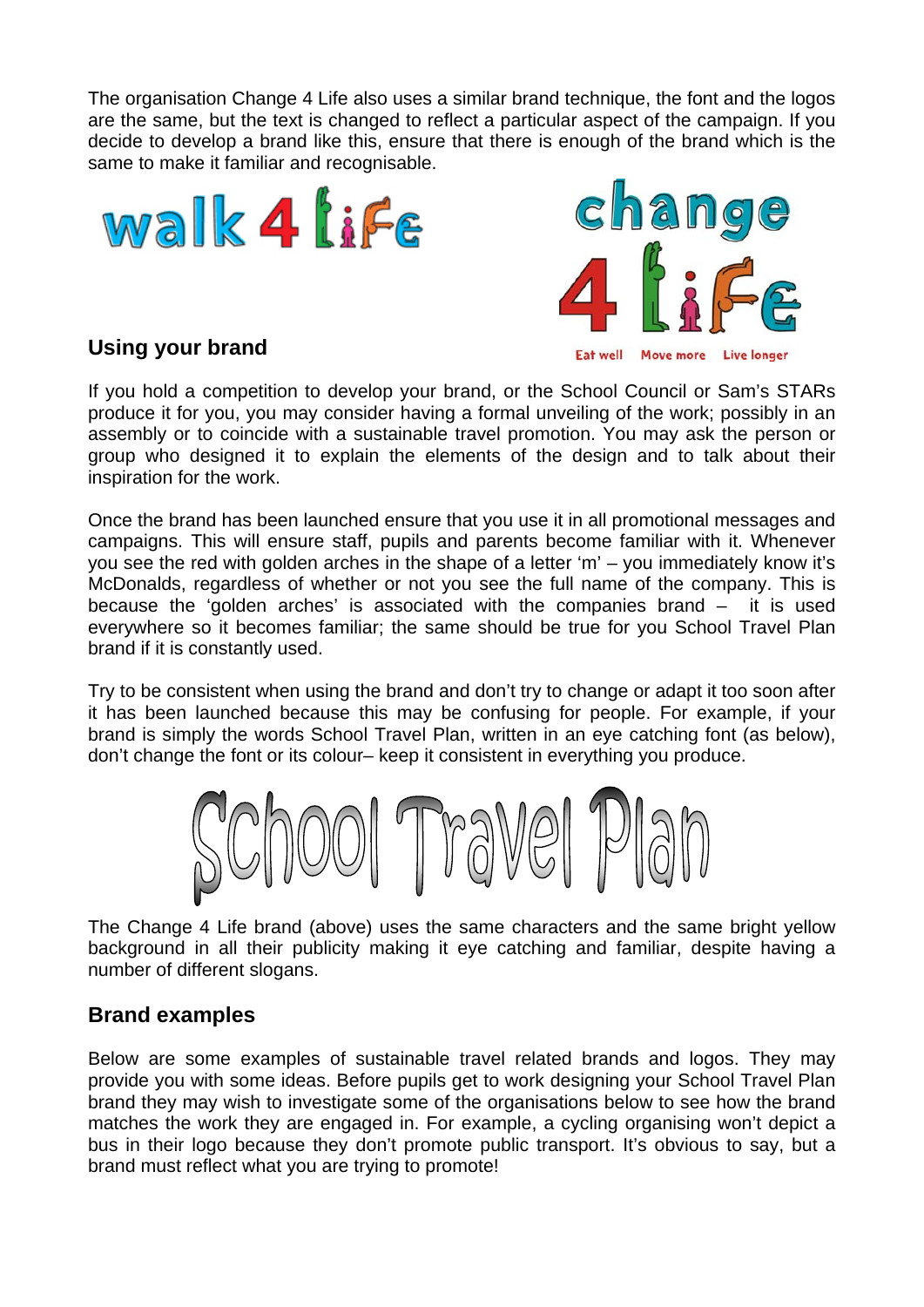

**SHAPE – An American organisation which promotes active school journeys** 



**American Walking Bus logo** 



**Norfolk County Council School Travel Plan logo** 



**New Zealand (Wellington) Walking** 



**American Walk to School logo** 



**Walk to School Every Week** 

**New Zealand Walk to School logo** 

**LIVING STREETS PUTTING PEOPLE FIRST** 

**Living Streets – a British charity which promotes walking** 



**Walk to Sc hool – this logo symbolises a project operated b y Hope for Children to raise m oney for poor families to send their children to school in Uganda and the Philippians** 



and cycling brand **and cycling brand Change for life**